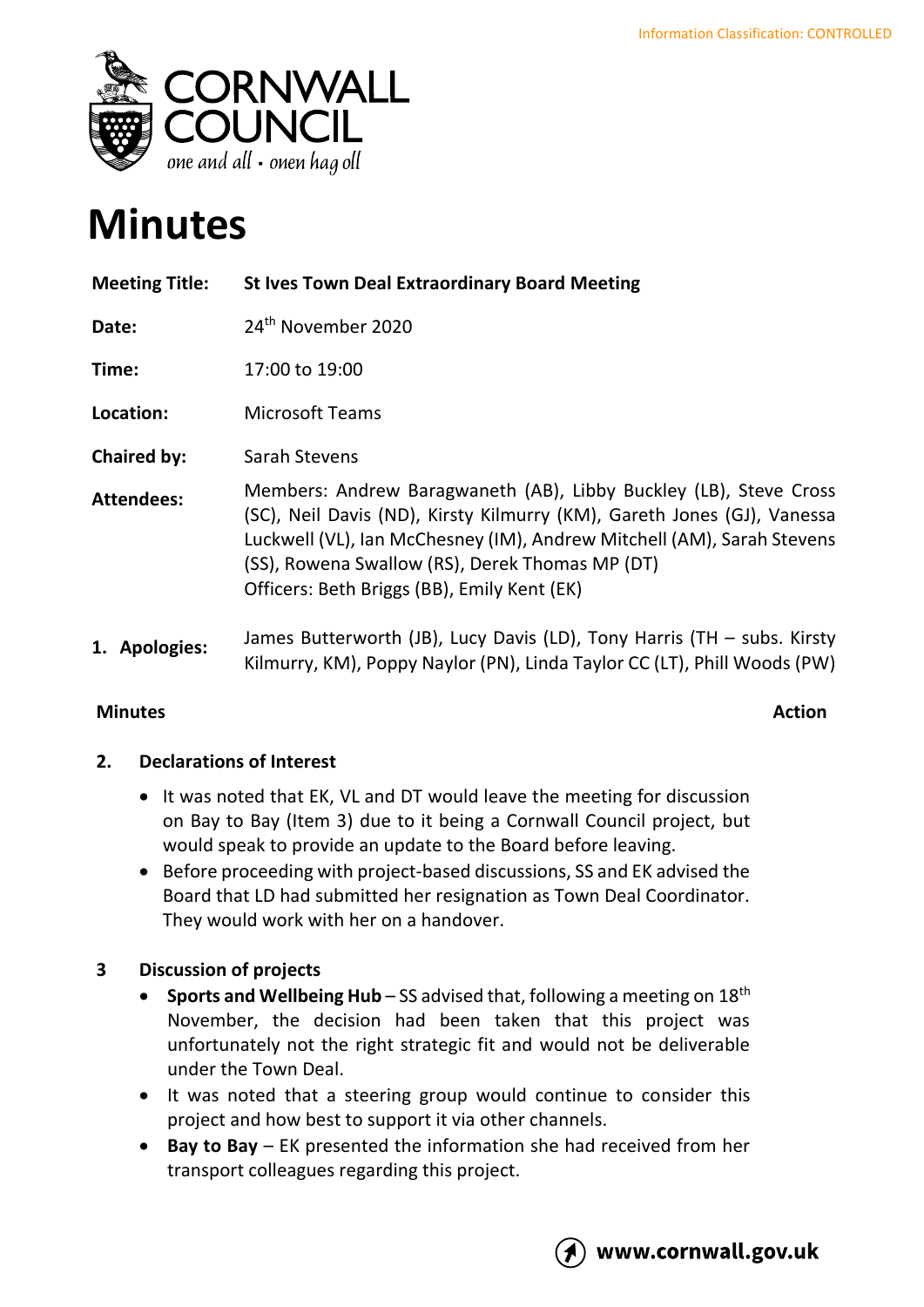- EK noted that a revised infographic had been circulated.
- EK advised that costs had been updated and with the stretch within the St Ives red line (St Ives to St Erth) now estimated at £7.5m.
- EK advised that an additional £500k match funding had been identified by Cornwall Council due to another bid no longer going ahead. She noted that the feasibility costs, estimated at £53k would be covered by Cornwall Council.
- EK noted that feasibility work to commence immediately, on advice from the Board that they wished to include the project in the TIP.
- EK advised that the feasibility work could be completed by January 2021, with the construction to take place 2023-25.
- It was noted that Penzance Town Deal were considering the section within their red line for TIP inclusion.
- Members had concerns over the route, with the planned route appearing to follow the road in sections.
- Members were also concerned over the disproportionate ask from Town Deal funds.
- EK advised that highway was more affordable and achievable, but possibly less favourable. More of the trail being away from the road would require more planning costs and likely more land acquisition.
- EK, DT and VL left the meeting at 17:31.
- Members discussed fit with the Town Deal criteria. It was noted that this project would be a good fit with a multimodal hub at St Erth, E-Bikes, and the Cornwall Council Transport Strategy in terms of encouraging people to leave their cars outside town.
- It was also noted that Local Transport was one of the intervention framework themes.
- Members considered that the scheme could provide secondary job creation but this would likely be dependent on completion of the whole scheme from St Ives to Penzance, at which point it would be a major asset to the Town.
- Members felt that the decision could not be made until the feasibility work had been done.
- Members agreed in principle that the feasibility work should commence.
- EK, DT and VL re-joined the meeting at 17:46.
- SS fed the decision back to EK, who noted that she would in turn feed back to her Transport colleagues.
- EK appreciated the Board's position but noted that Cornwall Council does not have the ability to allocate spend without budget, and therefore felt that they would be looking for an indication of interest from the Board that the project fits with the TIP assuming satisfactory results from the feasibility study, considering the upfront expenditure.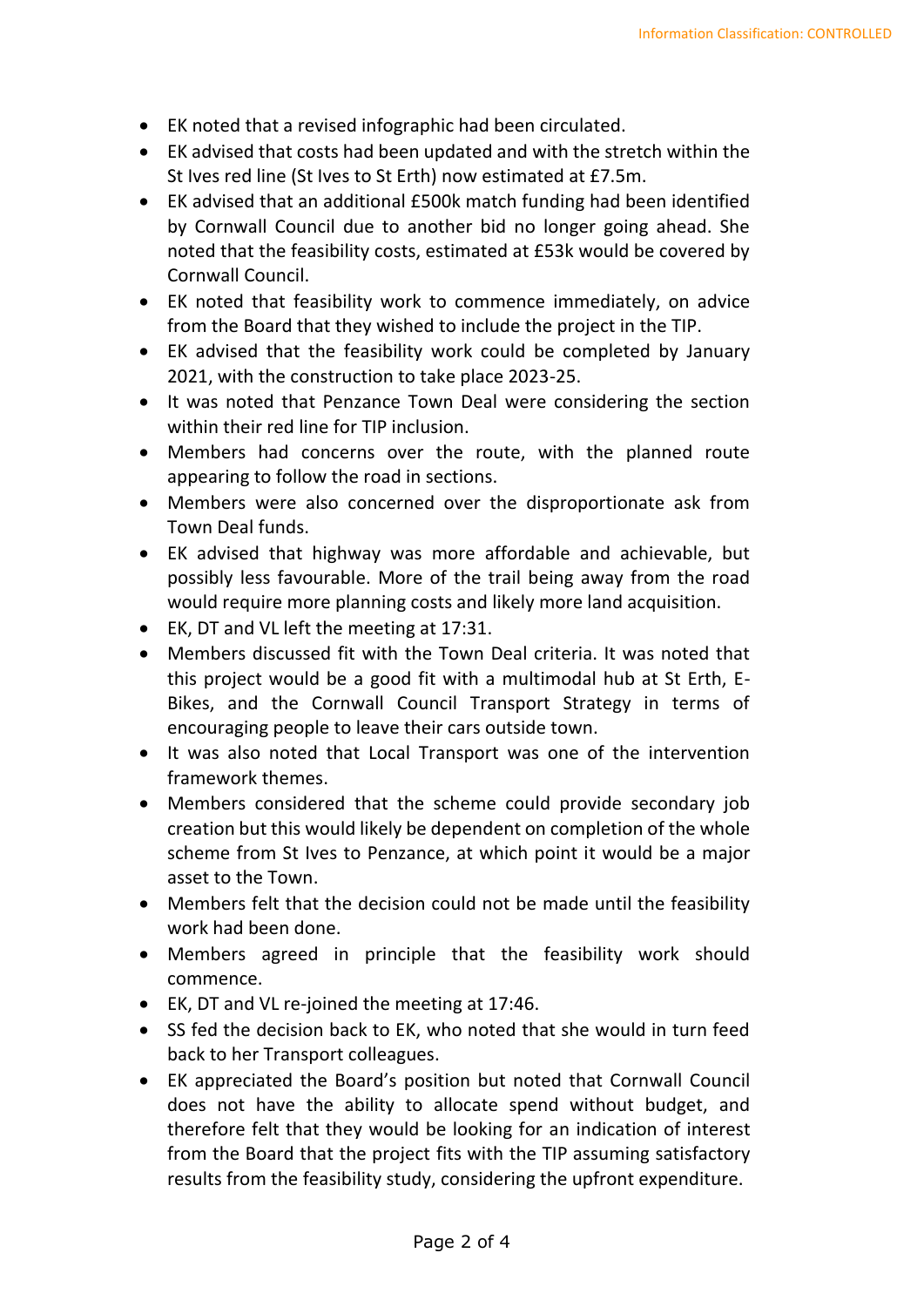- SS commented that the Board wished to see a breakdown of the total cost, with justification of spend.
- SS also requested that Cornwall Council look into additional match funding.
- **ACTION:** EK to follow up with Transport colleagues.
- **Rugby Club** SS noted that, the absence of LD, there was limited information as to the progress of this project.
- SS requested that Cornwall Council provide an update on this project.
- **ACTION**: LD to provide SS with update.

LD / SS

SS / SC

EK

- **Leach**  It was noted that an updated proposal had been circulated with to the Board in the agenda pack.
- LB noted that the feasibility study was due later that week.
- LB left the meeting at 18:04.
- Members considered this to be a good project which fit the criteria, noting the strong community links, and it was noted that the revised proposal included some of their longer-term aspirations which had not been included first time.
- Members would like to see further details on costings as well as the concept of a 'top of town' partnership as previously discussed.
- Members also considered a link with the town centre would be positive and wondered if transport options, such as a cycle path, could be factored in.
- Members agreed to this project proceeding to scoring, subject to sight of more detailed costings.
- SS commented that if any Members had specific questions, they should email her.
- LB re-joined the meeting at 18:17.
- **BID** SC left the meeting at 18:18.
- SS noted that LD had been heavily involved in this conversation so, in her absence, she was not clear on the latest update.
- Members noted that there may be issuing with funding the required feasibility study and there was a question around whether the Town Deal might be able to cover this cost.
- There was discussion around the possibility of capitalising such works as part of the full business case, but EK advised it was unlikely revenue could be found prior to funding being received.
- VL considered that the consultation required for this project could form part of the Town Deal project consultation.
- Members agreed that this matter should be considered and voted on via email in order to expedite.
- **ACTION:** SS to liaise with SC to confirm information and circulate to the Board.